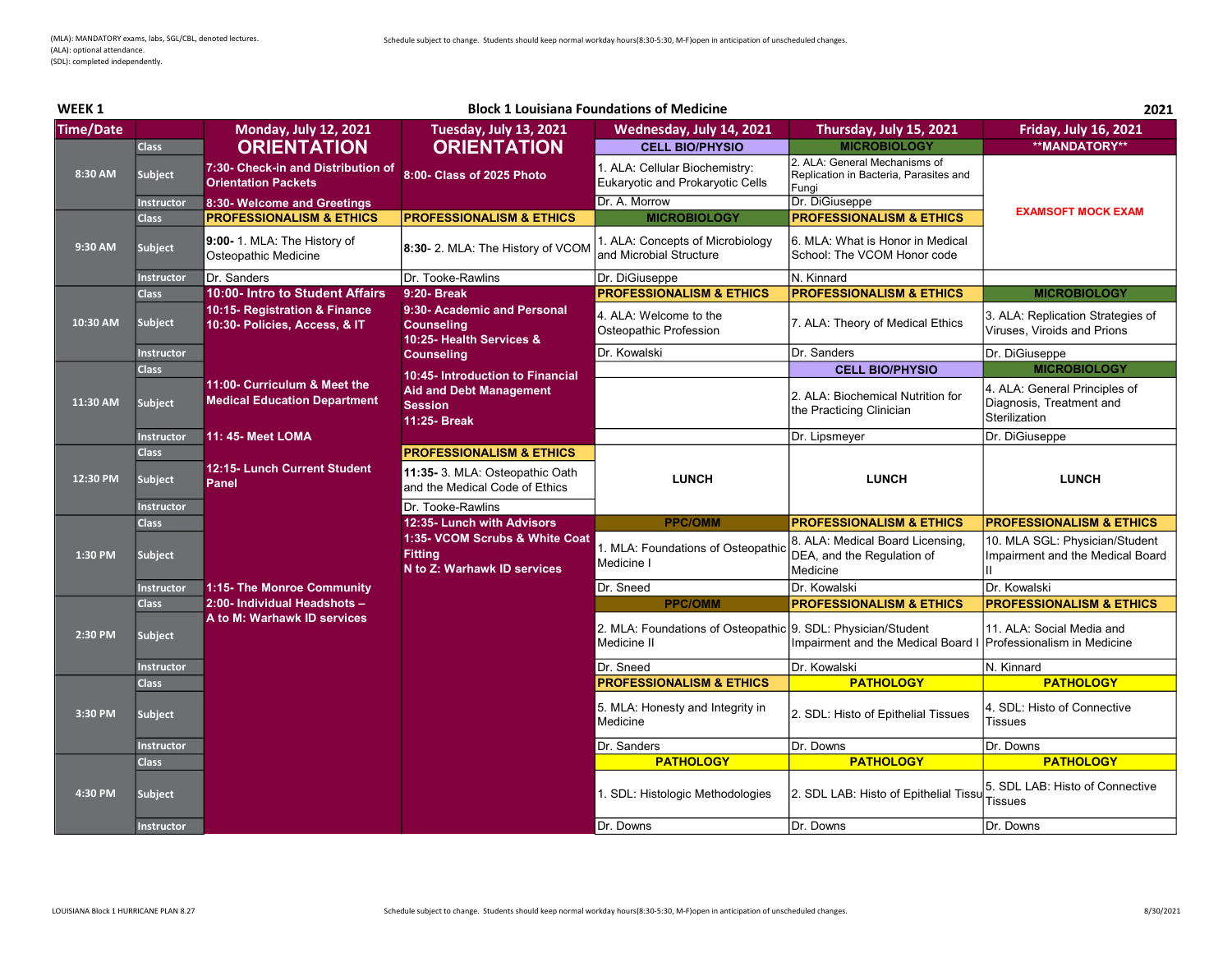| WEEK <sub>2</sub> | <b>Block 1 Louisiana Foundations of Medicine</b> |                                                          |                                         |                                                                |                                                                                    | 2021                                                                                                                 |
|-------------------|--------------------------------------------------|----------------------------------------------------------|-----------------------------------------|----------------------------------------------------------------|------------------------------------------------------------------------------------|----------------------------------------------------------------------------------------------------------------------|
| <b>Time/Date</b>  |                                                  | <b>Monday, July 19, 2021</b>                             | Tuesday, July 20, 2021                  | Wednesday, July 21, 2021                                       | Thursday, July 22, 2021                                                            | <b>Friday, July 23, 2021</b>                                                                                         |
|                   | <b>Class</b>                                     | <b>CELL BIO/PHYSIO</b>                                   | <b>PROFESSIONALISM &amp; ETHICS</b>     | <b>MICROBIOLOGY</b>                                            | <b>CELL BIO/PHYSIO</b>                                                             | <b>PATHOLOGY</b>                                                                                                     |
| 8:30 AM           | <b>Subject</b>                                   | 3. ALA: Water, Acid, Bases and<br><b>Buffers</b>         |                                         | 5. ALA: Parasites of Medical<br>Importance I                   | 7. ALA: Enzymes as Catalysts I                                                     |                                                                                                                      |
|                   | <b>Instructor</b>                                | Dr. A. Morrow                                            | <b>EXAM1</b>                            | Dr. DiGiuseppe                                                 | Dr. A. Morrow                                                                      | <b>EXAM1</b>                                                                                                         |
|                   | <b>Class</b>                                     | <b>CELL BIO/PHYSIO</b>                                   | <b>LECTURES 1-11</b><br>90 minutes      | <b>MICROBIOLOGY</b>                                            | <b>CELL BIO/PHYSIO</b>                                                             | <b>LECTURES 1-10</b>                                                                                                 |
| 9:30 AM           | <b>Subject</b>                                   | 4. ALA: Structures of the Major<br>Compounds of the Body |                                         | 6. MLA SGL: Cases of Parasitic<br>Infections                   | 8. ALA: Enzymes as Catalysts II                                                    |                                                                                                                      |
|                   | <b>Instructor</b>                                | Dr. A. Morrow                                            |                                         | Dr. DiGiuseppe                                                 | Dr. A. Morrow                                                                      |                                                                                                                      |
|                   | <b>Class</b>                                     |                                                          | <b>PPC/OMM</b>                          | <b>GENETICS</b>                                                | <b>PROFESSIONALISM &amp; ETHICS</b>                                                | <b>MICROBIOLOGY</b>                                                                                                  |
| 10:30 AM          | Subject                                          |                                                          | 3. MLA: Principles of<br>Communication  | 2. ALA: DNA Synthesis and DNA<br>Repair                        | 12. SDL: Discrimination and Racism                                                 | 7. ALA: Fungi of Medical<br>Importance                                                                               |
|                   | <b>Instructor</b>                                |                                                          | Dr. Boyle                               | Dr. Newell                                                     | Dr. Hill                                                                           | Dr. DiGiuseppe                                                                                                       |
|                   | <b>Class</b>                                     | <b>GENETICS</b>                                          | <b>PATHOLOGY</b>                        | <b>PATHOLOGY</b>                                               | <b>PROFESSIONALISM &amp; ETHICS</b>                                                | <b>MICROBIOLOGY</b>                                                                                                  |
| 11:30 AM          | Subject                                          | 1. ALA: Central Dogma Overview                           | 9. SDL: Cellular Adaptations            | 10. SDL: Free Radicals                                         | 13. SDL: Cultural Competency in<br>Healthcare and Healthcare<br><b>Disparities</b> | 8. MLA CBL: Cases of Fungal<br>Infections                                                                            |
|                   | <b>Instructor</b>                                | Dr. Newell                                               | Dr. Stephen                             | Dr. Stephen                                                    | Dr. Jones                                                                          | Dr. DiGiuseppe                                                                                                       |
|                   | <b>Class</b>                                     |                                                          |                                         |                                                                |                                                                                    | <b>CELL BIO/PHYSIO</b>                                                                                               |
| 12:30 PM          | <b>Subject</b><br><b>Instructor</b>              | <b>LUNCH</b>                                             | <b>LUNCH</b>                            | <b>LUNCH</b>                                                   | <b>LUNCH</b>                                                                       | <b>OPTIONAL REVIEW</b>                                                                                               |
|                   | <b>Class</b>                                     |                                                          | <b>PPC/OMM</b>                          | <b>CELL BIO/PHYSIO</b>                                         | <b>GENETICS</b>                                                                    | <b>PROFESSIONALISM &amp; ETHICS</b>                                                                                  |
| 1:30 PM           | Subject                                          |                                                          |                                         | 5. ALA: Amino Acids: The Building<br><b>Blocks of Proteins</b> | 3. ALA: Regulation of Gene<br>Expression I: Transcription                          | 14. MLA SGL: Cultural Competency and<br>Healthcare Disparities II: Gender Bias,<br>Disparities and Intersectionality |
|                   | <b>Instructor</b>                                |                                                          |                                         | Dr. A. Morrow                                                  | Dr. Sanders                                                                        | Dr. Jones                                                                                                            |
|                   | <b>Class</b>                                     | <b>PATHOLOGY</b>                                         |                                         | <b>CELL BIO/PHYSIO</b>                                         | <b>GENETICS</b>                                                                    | <b>PROFESSIONALISM &amp; ETHICS</b>                                                                                  |
| 2:30 PM           | Subject                                          | 6. SDL: General Concepts                                 |                                         | 6. ALA: Structure-Function<br>Relationships in Proteins        | 4. ALA: Regulation of Gene<br>Expression II: Translation                           | 15. SDL: Medical Student and<br>Physician Expectations on Sexual<br>Harassment and Sexual Violence II                |
|                   | <b>Instructor</b>                                | Dr. Stephen                                              |                                         | Dr. A. Morrow                                                  | Dr. Sanders                                                                        | Dr. Tooke-Rawlins                                                                                                    |
|                   | <b>Class</b>                                     | <b>PATHOLOGY</b>                                         | MLA LAB: Principles of<br>Communication |                                                                | <b>GENETICS</b>                                                                    | <b>PROFESSIONALISM &amp; ETHICS</b>                                                                                  |
| 3:30 PM           | Subject                                          | 7. SDL:: Cell Injury I                                   |                                         |                                                                | 5. ALA: Regulation of Gene<br>Expression III: Post Transcriptional<br>processing   | 16. SDL: Medical Student and<br>Physician Expectations on Sexual<br>Harassment and Sexual Violence II                |
|                   | <b>Instructor</b>                                | Dr. Stephen                                              |                                         |                                                                | Dr. Sanders                                                                        | Dr. Tooke-Rawlins                                                                                                    |
|                   | <b>Class</b>                                     | <b>PATHOLOGY</b>                                         |                                         |                                                                |                                                                                    |                                                                                                                      |
| 4:30 PM           | <b>Subject</b>                                   | 8. SDL: Cell Injury II                                   |                                         |                                                                |                                                                                    |                                                                                                                      |
|                   | <b>Instructor</b>                                | Dr. Stephen                                              |                                         |                                                                |                                                                                    |                                                                                                                      |
|                   |                                                  |                                                          |                                         |                                                                |                                                                                    |                                                                                                                      |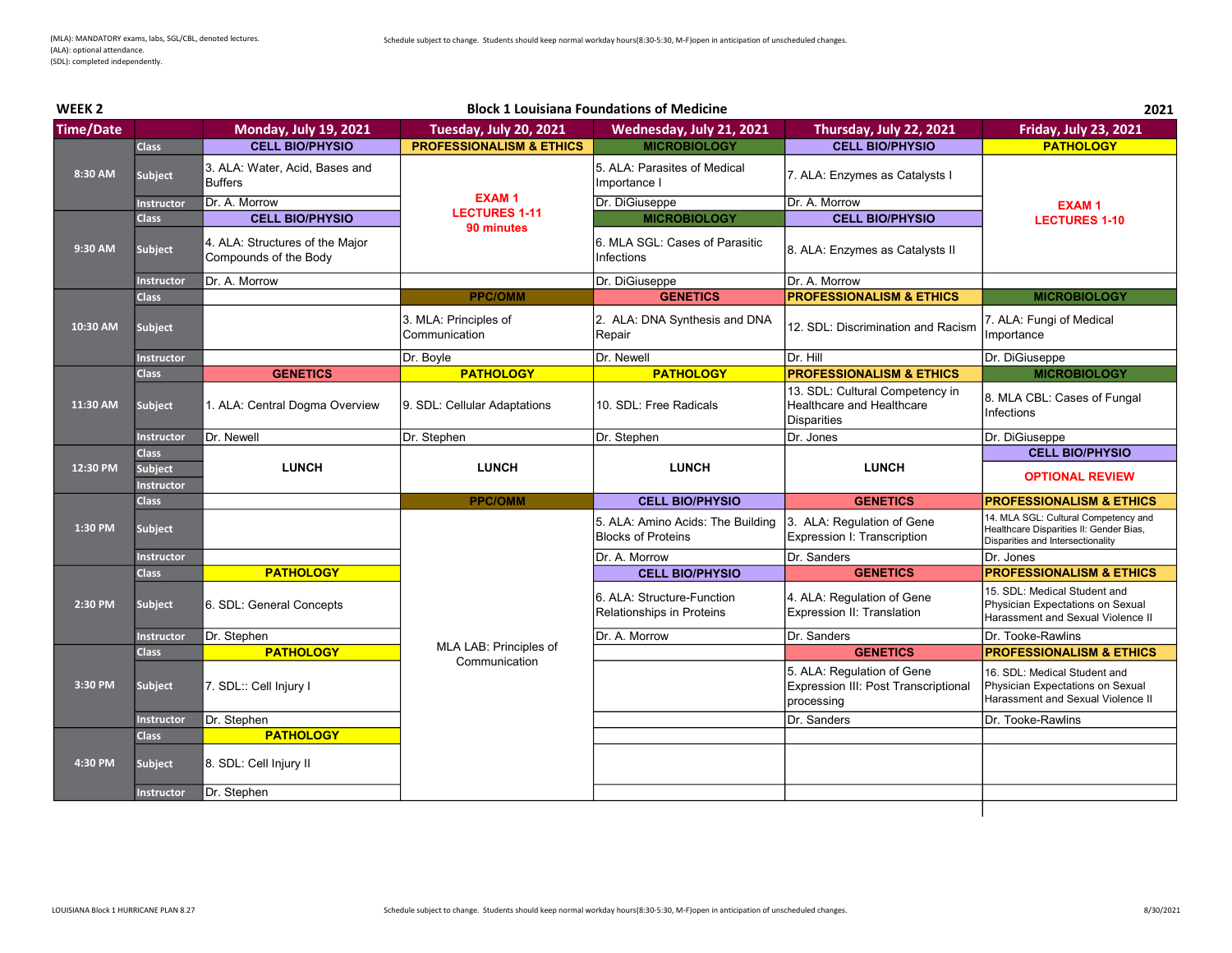| <b>WEEK3</b>     |                                     |                                                                                                  |                                                                           | <b>Block 1 Louisiana Foundations of Medicine</b> |                                                                        | 2021                                           |
|------------------|-------------------------------------|--------------------------------------------------------------------------------------------------|---------------------------------------------------------------------------|--------------------------------------------------|------------------------------------------------------------------------|------------------------------------------------|
| <b>Time/Date</b> |                                     | <b>Monday, July 26, 2021</b>                                                                     | Tuesday, July 27, 2021                                                    | Wednesday, July 28, 2021                         | Thursday, July 29, 2021                                                | <b>Friday, July 30, 2021</b>                   |
|                  | <b>Class</b>                        | <b>MICROBIOLOGY</b>                                                                              | <b>CELL BIO/PHYSIO</b>                                                    | <b>GENETICS</b>                                  | <b>CELL BIO/PHYSIO</b>                                                 | <b>MICROBIOLOGY</b>                            |
| 8:30 AM          | Subject                             | 9. MLA CBL: Approaches to the<br>Acquisition and Diagnosis of<br>Parasitic and Fungal Infections | <b>EXAM1</b>                                                              | I8. ALA: Human Chromosomes                       | 13. ALA: Membrane Transport                                            |                                                |
|                  | <b>Instructor</b>                   | Dr. DiGiuseppe                                                                                   | <b>LECTURES 1-8</b>                                                       | Dr. Newell                                       | Dr. A. Morrow                                                          | <b>EXAM1</b>                                   |
|                  | <b>Class</b>                        | <b>MICROBIOLOGY</b>                                                                              | <b>70 minutes</b>                                                         | <b>GENETICS</b>                                  | <b>CELL BIO/PHYSIO</b>                                                 | <b>LECTURES 1-10</b>                           |
| 9:30 AM          | <b>Subject</b>                      | 10. MLA LAB 1: Fungal and Parasitic<br>Lab Cases                                                 |                                                                           | 9. ALA: Chromosomal Disorders                    | 14. ALA: Cell Signaling by<br>Chemical Messengers I                    |                                                |
|                  | <b>Instructor</b>                   | Dr. DiGiuseppe                                                                                   |                                                                           | Dr. Newell                                       | Dr. A. Morrow                                                          |                                                |
|                  | <b>Class</b>                        |                                                                                                  | <b>PPC/OMM</b>                                                            | <b>CELL BIO/PHYSIO</b>                           | <b>CELL BIO/PHYSIO</b>                                                 | <b>GENETICS</b>                                |
| 10:30 AM         | Subject                             |                                                                                                  | 4. MLA: Concepts of Ultrasound:<br>Basic Termonology and<br>Understanding | 9. ALA: Vitamins and Enzyme<br>Cofactors I       | 15. ALA: Cell Signaling by<br>Chemical Messengers II                   | 10. ALA: Patterns of Inheritance:<br>Mendelian |
|                  | <b>Instructor</b>                   |                                                                                                  | Dr. Turnbull                                                              | Dr. Lipsmeyer                                    | Dr. A. Morrow                                                          | Dr. Michalak                                   |
|                  | <b>Class</b>                        |                                                                                                  | <b>PPC/OMM</b>                                                            | <b>CELL BIO/PHYSIO</b>                           | <b>IMMUNOLOGY</b>                                                      | <b>IMMUNOLOGY</b>                              |
| 11:30 AM         | <b>Subject</b>                      |                                                                                                  | 5. MLA: Utilizing the Senses in<br>Physical Diagnosis                     | 10. ALA: Vitamins and Enzyme<br>Cofactors II     | 1. ALA: Concepts of Immunology<br>and Cells of the Immune System       | 3. ALA: Organs of the Immune<br>System         |
|                  | <b>Instructor</b>                   |                                                                                                  | Dr. Sneed                                                                 | Dr. Lipsmeyer                                    | Dr. R. Morrow                                                          | Dr. R. Morrow                                  |
|                  | <b>Class</b>                        |                                                                                                  | <b>WEEK 2 POST EXAM OPTIONAL</b>                                          | <b>MICROBIOLOGY</b>                              |                                                                        | <b>GENETICS</b>                                |
| 12:30 PM         | <b>Subject</b><br><b>Instructor</b> | <b>LUNCH</b>                                                                                     | <b>REVIEWS</b>                                                            | <b>OPTIONAL REVIEW</b>                           | <b>LUNCH</b>                                                           | <b>OPTIONAL REVIEW</b>                         |
|                  | <b>Class</b>                        | <b>GENETICS</b>                                                                                  | <b>PPC/OMM</b>                                                            | <b>CELL BIO/PHYSIO</b>                           | <b>IMMUNOLOGY</b>                                                      | <b>IMMUNOLOGY</b>                              |
| 1:30 PM          | <b>Subject</b>                      | 6. ALA: Tools of Genetic Medicine                                                                |                                                                           | 11. ALA: Enzyme Cofactors:<br>Minerals           | 2. ALA: Chronic Granulomatous<br>Disease                               | 4. ALA: Lymphatic System                       |
|                  | <b>Instructor</b>                   | Dr. Michalak                                                                                     |                                                                           | Dr. Lipsmeyer                                    | Dr. Stephen                                                            | Dr. R. Morrow                                  |
|                  | <b>Class</b>                        | <b>GENETICS</b>                                                                                  |                                                                           | <b>CELL BIO/PHYSIO</b>                           | <b>PATHOLOGY</b>                                                       | <b>Simulation</b>                              |
| 2:30 PM          | <b>Subject</b>                      | 7. ALA: Human Genome<br>Organization                                                             |                                                                           | 12. ALA: Regulation of Enzymes                   | 13. ALA: Chronic Inflamation                                           |                                                |
|                  | <b>Instructor</b>                   | Dr. Michalak                                                                                     | MLA LAB: Soft Tissue Palpation                                            | Dr. A. Morrow                                    | Dr. Stephen                                                            |                                                |
|                  | <b>Class</b>                        | <b>PROFESSIONALISM &amp; ETHICS</b>                                                              | and Diagnosis                                                             | <b>PATHOLOGY</b>                                 | <b>PROFESSIONALISM &amp; ETHICS</b>                                    |                                                |
| 3:30 PM          | Subject                             | 17. ALA: Mindfulness I                                                                           |                                                                           | 11. ALA: Acute Inflammation                      | 19. SDL: Certification Module: HIPAA<br>and Patient Confidentiality I  | <b>MLA: CPS</b>                                |
|                  | <b>Instructor</b>                   | Dr. Boyle                                                                                        |                                                                           | Dr. Stephen                                      | Dr. Stevens                                                            |                                                |
|                  | <b>Class</b>                        | <b>PROFESSIONALISM &amp; ETHICS</b>                                                              |                                                                           | <b>PATHOLOGY</b>                                 | <b>PROFESSIONALISM &amp; ETHICS</b>                                    |                                                |
| 4:30 PM          | <b>Subject</b>                      | 18. MLA SGL: Mindfulness II                                                                      |                                                                           | 12. ALA: Patterns of Acute<br>Inflammation       | 20. SDL: Certification Module: HIPAA<br>and Patient Confidentiality II |                                                |
|                  | <b>Instructor</b>                   | Dr. Boyle                                                                                        |                                                                           | Dr. Stephen                                      | Dr. Stevens                                                            |                                                |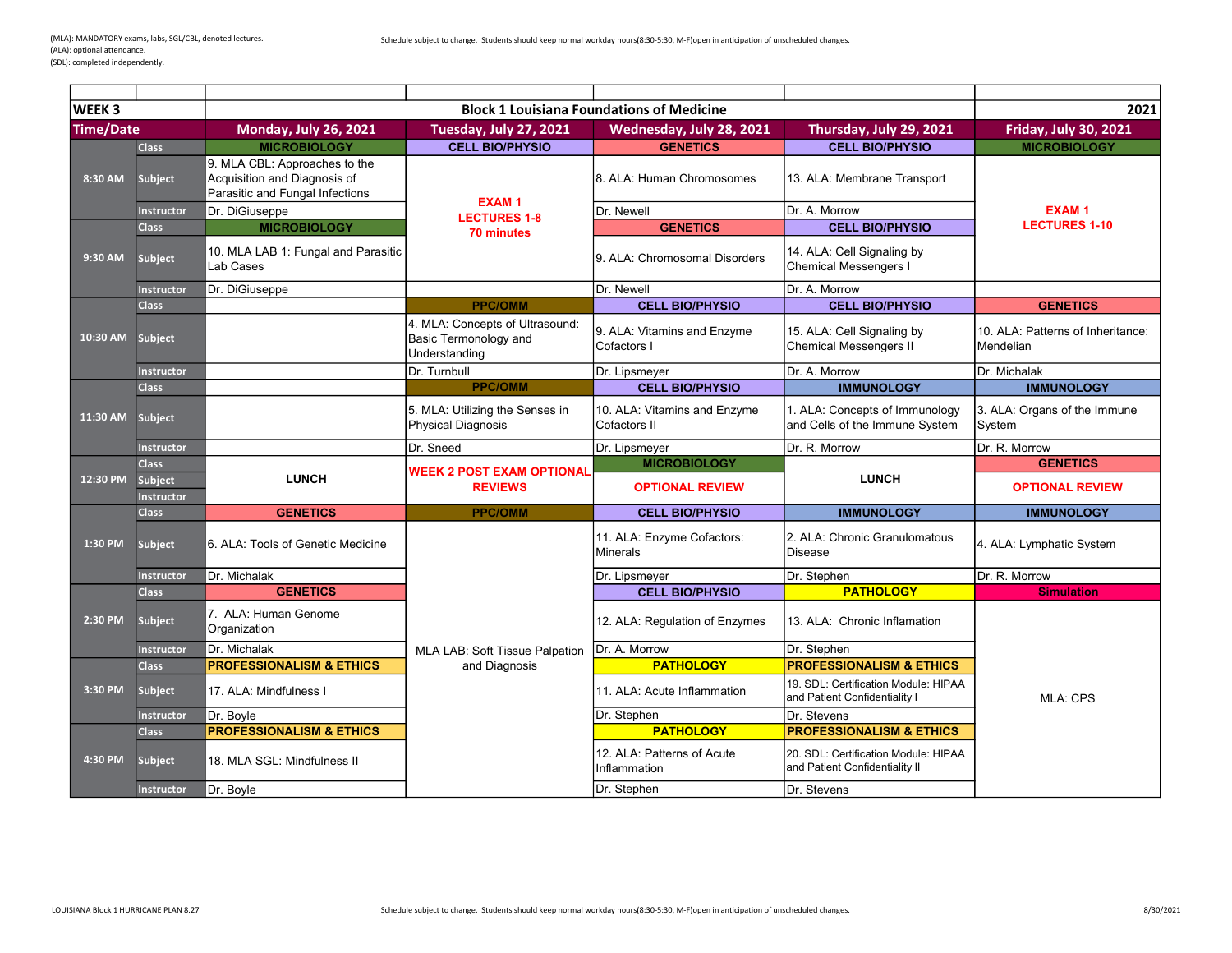| <b>WEEK4</b>     |                       |                                                                        |                                                                             | <b>Block 1 Louisiana Foundations of Medicine</b>           |                                                                             | 2021                                                     |
|------------------|-----------------------|------------------------------------------------------------------------|-----------------------------------------------------------------------------|------------------------------------------------------------|-----------------------------------------------------------------------------|----------------------------------------------------------|
| <b>Time/Date</b> |                       | Monday, August 2, 2021                                                 | Tuesday, August 3, 2021                                                     | Wednesday, August 4, 2021                                  | Thursday, August 5, 2021                                                    | Friday, August 6, 2021                                   |
|                  | <b>Class</b>          | <b>ANATOMY</b>                                                         | <b>GENETICS</b>                                                             | <b>GENETICS</b>                                            | <b>GENETICS</b>                                                             | <b>PROFESSIONALISM &amp; ETHICS</b>                      |
| 8:30 AM          | Subject               | 1. ALA: Concepts of Anatomy: The<br>Basis of the Physical Exam         |                                                                             | 11. ALA: Patterns of Inheritance:<br>Mitochondrial         | 13. ALA: Patterns of Inheritance -<br>Multifactorial                        |                                                          |
|                  | <b>Instructor</b>     | Dr. Newell                                                             | <b>EXAM1</b>                                                                | Dr. Michalak                                               | Dr. Michalak                                                                | <b>FINAL EXAM</b>                                        |
|                  | <b>Class</b>          | <b>IMMUNOLOGY</b>                                                      | <b>LECTURES 1-10</b>                                                        | <b>GENETICS</b>                                            | <b>GENETICS</b>                                                             | <b>LECTURES 12-23</b>                                    |
| 9:30 AM          | Subject               | 5.ALA: Receptors of Innate Immunity                                    | 80 minutes                                                                  | 12. ALA: Patterns of Inheritance:<br>Single Gene Disorders | 14. ALA: Epigenetics, Genomic<br>Imprinting and Parent of Origin<br>Effects |                                                          |
|                  | Instructor            | Dr. R. Morrow                                                          |                                                                             | Dr. Michalak                                               | Dr. Michalak                                                                |                                                          |
|                  | <b>Class</b>          | <b>IMMUNOLOGY</b>                                                      | <b>PPC/OMM</b>                                                              | <b>IMMUNOLOGY</b>                                          |                                                                             | <b>IMMUNOLOGY</b>                                        |
| 10:30 AM         | Subject               | 6. ALA: Complement                                                     | 6. MLA: Components of a Medical<br>and Preventive History                   | 7. ALA: Phagocytosis                                       |                                                                             | 9. ALA: Cytokines and the Cellular<br>Response           |
|                  | <b>Instructor</b>     | Dr. R. Morrow                                                          | Dr. S. Aldret                                                               | Dr. R. Morrow                                              |                                                                             | Dr. R. Morrow                                            |
|                  | <b>Class</b>          | <b>MICROBIOLOGY</b>                                                    | <b>PPC/OMM</b>                                                              | <b>IMMUNOLOGY</b>                                          | <b>ANATOMY</b>                                                              | <b>IMMUNOLOGY</b>                                        |
| 11:30 AM         | Subject               | 11. ALA: DNA Viruses of Medical<br>Importance                          | 7. MLA: General Assessment. Vitals<br>signs, and SOAP Note<br>Documentation | 8. ALA: Cytokines, Receptors and<br>Signaling              | 2. ALA: Genetic Control of<br>Vertebrate Body Plan                          | 10. MLA SGL: Innate Immune<br>System                     |
|                  | Instructor            | Dr. DiGiuseppe                                                         | Dr. S. Aldret                                                               | Dr. R. Morrow                                              | Dr. Newell                                                                  | Dr. R. Morrow                                            |
|                  | <b>Class</b>          |                                                                        |                                                                             | <b>PROFESSIONALISM &amp; ETHICS</b>                        |                                                                             | <b>CELL BIO/PHYSIO</b>                                   |
| 12:30 PM         | Subject<br>Instructor | <b>LUNCH</b>                                                           | <b>WEEK 3 POST EXAM OPTIONAL</b><br><b>REVIEWS</b>                          | <b>OPTIONAL REVIEW</b>                                     | <b>LUNCH</b>                                                                | <b>OPTIONAL REVIEW</b>                                   |
|                  | <b>Class</b>          | <b>MICROBIOLOGY</b>                                                    | <b>PPC/OMM</b>                                                              | <b>Simulation</b>                                          | <b>Simulation</b>                                                           | <b>MICROBIOLOGY</b>                                      |
| 1:30 PM          | Subject               | 12. ALA: Viruses Associated with<br>Cancer                             |                                                                             |                                                            |                                                                             | 13. MLA CBL: Cases of DNA Virus<br>Infection             |
|                  | <b>Instructor</b>     | Dr. DiGiuseppe                                                         |                                                                             |                                                            |                                                                             | Dr. DiGiuseppe                                           |
|                  | <b>Class</b>          | <b>PROFESSIONALISM &amp; ETHICS</b>                                    |                                                                             |                                                            |                                                                             | <b>MICROBIOLOGY</b>                                      |
| 2:30 PM          | <b>Subject</b>        | 21. SDL: Student Professionalism<br>and Expectations and Portfolios    |                                                                             |                                                            |                                                                             | 14. MLA CBL: Cases Involving<br><b>Oncogenic Viruses</b> |
|                  | <b>Instructor</b>     | Dr. Cashman                                                            | MLA LAB: General Assessment,                                                | <b>MLA: INTRODUCTION TO</b><br>STANDARDIZED PATIENT        | <b>MLA: INTRODUCTION TO</b><br>STANDARDIZED PATIENT                         | Dr. DiGiuseppe                                           |
|                  | <b>Class</b>          | <b>PROFESSIONALISM &amp; ETHICS</b>                                    | Vitals signs, and SOAP Note<br>Documentation                                | <b>EXPERIENCE</b>                                          | <b>EXPERIENCE</b>                                                           |                                                          |
| 3:30 PM          | Subject               | 22. SDL: Student Professionalism<br>and Expectations and Portfolios II |                                                                             |                                                            |                                                                             |                                                          |
|                  | Instructor            | Dr. Cashman                                                            |                                                                             |                                                            |                                                                             |                                                          |
|                  | <b>Class</b>          | <b>PROFESSIONALISM &amp; ETHICS</b>                                    |                                                                             |                                                            |                                                                             |                                                          |
| 4:30 PM          | <b>Subject</b>        | 23. SDL: Health Insurance                                              |                                                                             |                                                            |                                                                             |                                                          |
|                  | <b>Instructor</b>     | Dr. Stevens                                                            |                                                                             |                                                            |                                                                             |                                                          |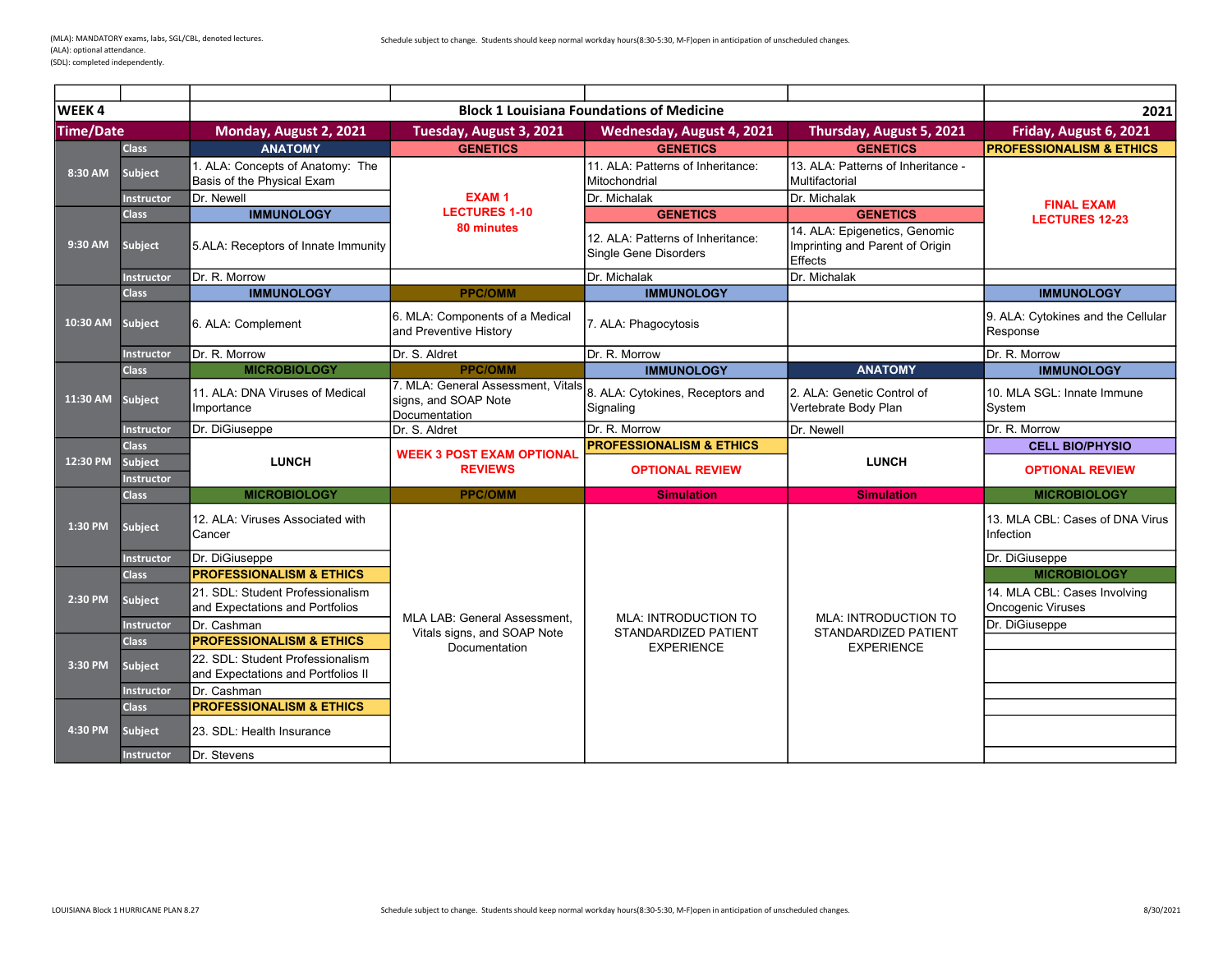| <b>WEEK 5</b>    |                                     |                                                                |                                                                                        |                                      | <b>Block 1 Louisiana Foundations of Medicine</b> |                                                                                    | 2021                                         |
|------------------|-------------------------------------|----------------------------------------------------------------|----------------------------------------------------------------------------------------|--------------------------------------|--------------------------------------------------|------------------------------------------------------------------------------------|----------------------------------------------|
| <b>Time/Date</b> |                                     | Monday, August 9, 2021                                         |                                                                                        | Tuesday, August 10, 2021             | Wednesday, August 11, 2021                       | Thursday, August 12, 2021                                                          | Friday, August 13, 2021                      |
|                  | <b>Class</b>                        | <b>CELL BIO/PHYSIO</b>                                         |                                                                                        | <b>ANATOMY</b>                       | <b>IMMUNOLOGY</b>                                | <b>ANATOMY</b>                                                                     | <b>PPC/OMM</b>                               |
| 8:30 AM          | <b>Subject</b>                      |                                                                | 3. ALA: Blastogenesis                                                                  |                                      |                                                  | 5. ALA: Appendicular Skeleton of<br>the Upper Extremity                            |                                              |
|                  | <b>Instructor</b>                   | <b>EXAM2</b>                                                   | Dr. Newell                                                                             |                                      | <b>EXAM1</b>                                     | Dr. Cheverko                                                                       | <b>EXAM1</b>                                 |
|                  | <b>Class</b>                        | <b>LECTURES 9-15</b>                                           |                                                                                        | <b>ANATOMY</b>                       | <b>LECTURES 1-10</b>                             | <b>ANATOMY</b>                                                                     | <b>LECTURES 1-8</b>                          |
| 9:30 AM          | <b>Subject</b>                      |                                                                | 4. ALA: The Axial Skeleton                                                             |                                      |                                                  | 6. ALA: Week 2 of Development -<br>Implantation and Fetal Membranes                |                                              |
|                  | <b>Instructor</b>                   |                                                                | Dr. Cheverko                                                                           |                                      |                                                  | Dr. Newell                                                                         |                                              |
|                  | <b>Class</b>                        | <b>GENETICS</b>                                                |                                                                                        |                                      | <b>CELL BIO/PHYSIO</b>                           | <b>GENETICS</b>                                                                    |                                              |
| 10:30 AM         | Subject                             | 15. ALA: Population Genetics,<br>Variation and Risk Assessment |                                                                                        |                                      | 16. ALA: Metabolism: An Overview                 | 16. ALA: Cancer Genetics I- The<br>Genes                                           |                                              |
|                  | <b>Instructor</b>                   | Dr. Michalak                                                   |                                                                                        |                                      | Dr. A. Morrow                                    | Dr. Michalak                                                                       |                                              |
|                  | <b>Class</b>                        | <b>MICROBIOLOGY</b>                                            |                                                                                        | <b>PPC/OMM</b>                       | <b>CELL BIO/PHYSIO</b>                           | <b>GENETICS</b>                                                                    | <b>GENETICS</b>                              |
| 11:30 AM         | <b>Subject</b>                      | 15. ALA: RNA Viruses of Medical<br>Importance                  | 8. MLA: The Axial<br>Skeleton: Functional Anatomy and<br><b>Motion Characteristics</b> |                                      | 17. ALA: The Metabolic States                    | 17. ALA: Cancer Genetics II- The<br>Syndromes                                      | 18. ALA: Genetic and Population<br>Screening |
|                  | <b>Instructor</b>                   | Dr. DiGiuseppe                                                 | Dr. Sneed                                                                              |                                      | Dr. A. Morrow                                    | Dr. Michalak                                                                       | Dr. Newell                                   |
|                  | <b>Class</b>                        | <b>IMMUNOLOGY</b>                                              | <b>WEEK 4 POST EXAM OPTIONAL</b>                                                       |                                      | <b>PPC/OMM</b>                                   |                                                                                    | <b>ANATOMY</b>                               |
| 12:30 PM         | <b>Subject</b><br><b>Instructor</b> | <b>OPTIONAL REVIEW</b>                                         |                                                                                        | <b>REVIEWS</b>                       | <b>OPTIONAL REVIEW</b>                           | <b>LUNCH</b>                                                                       | <b>OPTIONAL REVIEW</b>                       |
|                  | <b>Class</b>                        | <b>MICROBIOLOGY</b>                                            | ANATOMY                                                                                | PPC/OMM                              | <b>Simulation</b>                                | <b>MICROBIOLOGY</b>                                                                |                                              |
| 1:30 PM          | <b>Subject</b>                      | 16. MLA CBL: Cases of RNA Virus<br>Infections                  |                                                                                        |                                      |                                                  | 18. MLA CBL: Approaches to the<br>Acquisition and Diagnosis of Viral<br>Infections |                                              |
|                  | <b>Instructor</b>                   | Dr. DiGiuseppe                                                 |                                                                                        |                                      |                                                  | Dr. DiGiuseppe                                                                     |                                              |
|                  | <b>Class</b>                        | <b>MICROBIOLOGY</b>                                            |                                                                                        |                                      |                                                  | <b>MICROBIOLOGY</b>                                                                |                                              |
| 2:30 PM          | <b>Subject</b>                      | 17. MLA CBL: Comprehensive<br>Cases of Viral Infections        |                                                                                        | <b>MLA</b><br><b>INTEGRATED LABS</b> |                                                  | 19. MLA LAB 2: Viral Lab Cases                                                     |                                              |
|                  | <b>Instructor</b>                   | Dr. DiGiuseppe                                                 |                                                                                        | Landmarks of the Axial               |                                                  | Dr. DiGiuseppe                                                                     |                                              |
|                  | <b>Class</b>                        | <b>PATHOLOGY</b>                                               |                                                                                        | Skeleton                             | <b>MLA: CPS</b>                                  |                                                                                    |                                              |
| 3:30 PM          | <b>Subject</b>                      | 14. SDL: Intracellular accumulations                           |                                                                                        |                                      |                                                  |                                                                                    |                                              |
|                  | <b>Instructor</b>                   | Dr. Stephen                                                    |                                                                                        |                                      |                                                  |                                                                                    |                                              |
|                  | <b>Class</b>                        | <b>PATHOLOGY</b>                                               |                                                                                        |                                      |                                                  |                                                                                    |                                              |
| 4:30 PM          | <b>Subject</b>                      | 15. SDL: Wound Healing                                         |                                                                                        |                                      |                                                  |                                                                                    |                                              |
|                  | <b>Instructor</b>                   | Dr. Stephen                                                    |                                                                                        |                                      |                                                  |                                                                                    |                                              |
|                  |                                     |                                                                |                                                                                        |                                      |                                                  |                                                                                    |                                              |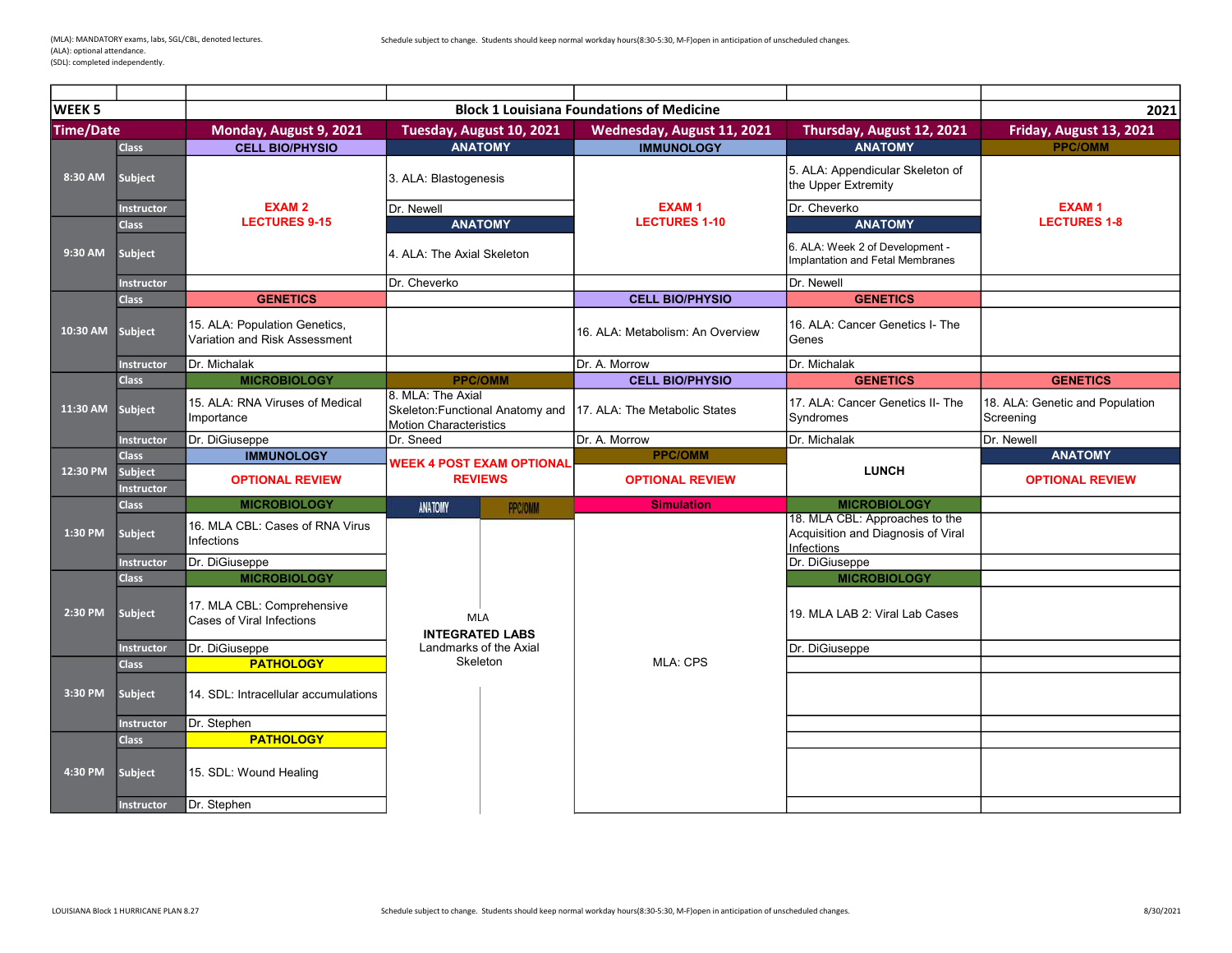2021 Time/Date Monday, August 16, 2021 Tuesday, August 17, 2021 Wednesday, August 18, 2021 Thursday, August 19, 2021 Friday, August 20, 2021 Class | CELL BIO/PHYSIO | ANATOMY | CHARATOMY | CELL BIO/PHYSIO | MICROBIOLOGY Subject 18. ALA: Basic Concepts in the Regulation of Fuel Metabolism 22. ALA: Oxidative Phosphorylation and Mitochondrial Function Instructor Dr. A. Morrow **Dr. A. Morrow Community Community Community EXAM 1** Dr. A. Morrow Dr. A. Morrow Class CELL BIO/PHYSIO CELL BIO/PHYSIO Subject 19. ALA: Carbodydrate Nutrition and<br>Digestion 23. ALA: Glycogen Metabolism Instructor Dr. Lipsmeyer Dr. A. Morrow Dr. A. Morrow Dr. A. Morrow Dr. A. Morrow Dr. A. Morrow Class ANATOMY IMMUNOLOGY **IMMUNOLOGY IMMUNOLOGY IMMUNOLOGY** IMMUNOLOGY **IMMUNOLOGY** Subject 7. ALA: Appendicular Skeleton of the Lower Extremity 11. ALA: Major Histocompatability Complex (MHC) and Antigen Presentation 13. ALA: Cell-Mediated Immunity I: Recognition and Activation 20. ALA: Gram- Positive Bacteria of Medical Importance Instructor **Dr. Zarenko** Dr. Zarenko Dr. R. Morrow Dr. R. Morrow Dr. R. Morrow Dr. R. Morrow Dr. DiGiuseppe Class Content of the CENETICS Class Class Class Class Content of the Cene of the Class Class Class Class Class Subject 19. ALA: Genetic Counseling 9. MLA: Appendicular Skeleton of the Upper Extremity: Functional Anatomy and Motion Characteristics 12. ALA: Antigen Receptors and Lymphocyte Development 14. ALA: Cell-Mediated Immunity II: Differentiation and Funtion Instructor Dr. Sanders Dr. Sanders Dr. Sneed Dr. R. Morrow Dr. R. Morrow Dr. R. Morrow Dr. R. Morrow Class Change of the Class Class Change of the Class Class Change of the Class Class Change of the Class Change of the Class Class Change of the Class Class Change of the Class Class Change of the Class Class Change of the Subject Instructor Class **CENETICS CONTAINS ANATOMY CELL BIO/PHYSIO PATHOLOGY Simulation** Subject 20. ALA: Pharmacogenetics and Personalized Medicine 20. ALA: Clycolysis Generates ATP zu. ALA. Ciycolysis Generates ATF [16. SDL: Hemodynamic disorders I Instructor Dr. Michalak Dr. A. Morrow Dr. Stephen Class **GENETICS CELL BIO/PHYSIO PATHOLOGY** Subject 21. ALA: Gene Therapy and<br>Treatment of Genetic Disease 21. ALA: TCA Cycle 17. SDL: Hemodynamic disorders II Instructor Dr. Michalak **Dr. Stephen** Landmarks of the Upper Dr. A. Morrow Dr. Stephen Class Subject Instructor Class Subject Instructor EXAM 2 LECTURES 11-19 MLA: CPS OPTIONAL REVIEW 1:30 PM 2:30 PM 3:30 PM 4:30 PM 11:30 AM 12:30 PM Subject LUNCH **WEEK 5 POST EXAM WEEK AND SUBJECT AND SUBJECT LUNCH** OPTIONAL REVIEWS OPTIONAL REVIEW 10:30 AM WEEK 6 Block 1 Louisiana Foundations of Medicine 8:30 AM 9:30 AM EXAM 1 LECTURES 1-6 INTEGRATED LABS Landmarks of the Upper Extremity MLA **Experimental Contract of the Contract of Texas and Texas and Texas and Texas and Texas and Texas and Texas and**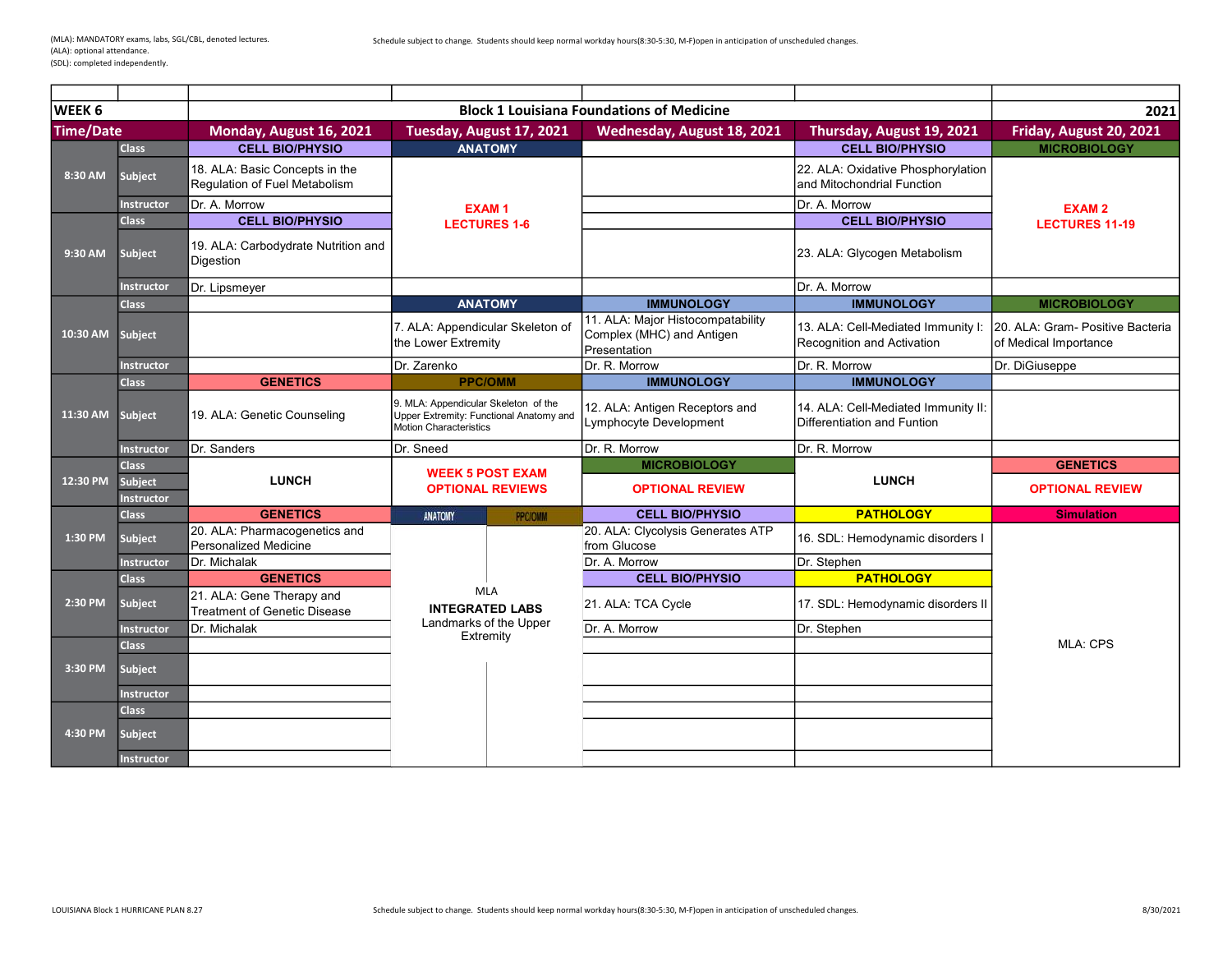| <b>WEEK7</b>     |                              |                                                                            |                                                                                                            | <b>Block 1 Louisiana Foundations of Medicine</b>            |                                                                     | 2021                                                                         |
|------------------|------------------------------|----------------------------------------------------------------------------|------------------------------------------------------------------------------------------------------------|-------------------------------------------------------------|---------------------------------------------------------------------|------------------------------------------------------------------------------|
| <b>Time/Date</b> |                              | Monday, August 23, 2021                                                    | Tuesday, August 24, 2021                                                                                   | Wednesday, August 25, 2021                                  | Thursday, August 26, 2021                                           | Friday, August 27, 2021                                                      |
|                  | <b>Class</b>                 | <b>CELL BIO/PHYSIO</b>                                                     | <b>GENETICS</b>                                                                                            | <b>IMMUNOLOGY</b>                                           | <b>ANATOMY</b>                                                      | <b>CELL BIO/PHYSIO</b>                                                       |
| 8:30 AM          | Subject                      | 24. ALA: Pentose Phosphate and<br>Interconversion of Sugars                |                                                                                                            | 16. MLA SGL: Mucosal Immunity                               | 9. ALA: Formation of Neural Tube/<br>Segmentation of Mesoderm       |                                                                              |
|                  | <b>Instructor</b>            | Dr. A. Morrow                                                              | <b>FINAL EXAM</b>                                                                                          | Dr. R. Morrow                                               | Dr. Collier                                                         | <b>EXAM3</b>                                                                 |
|                  | <b>Class</b>                 | <b>CELL BIO/PHYSIO</b>                                                     | <b>LECTURES 11-21</b>                                                                                      | <b>IMMUNOLOGY</b>                                           | <b>MICROBIOLOGY</b>                                                 | <b>LECTURES 16-25</b>                                                        |
| 9:30 AM          | Subject                      | 25. ALA: Gluconeogenesis and the<br>Maintenance of Blood Glucose<br>Levels |                                                                                                            | 17. MLA SGL: Host Responses to<br><b>Infectious Agents</b>  | 25. MLA CBL: Cases of Gram-<br>Positive Bacteria Infections         |                                                                              |
|                  | <b>Instructor</b>            | Dr. A. Morrow                                                              |                                                                                                            | Dr. R. Morrow                                               | Dr. DiGiuseppe                                                      |                                                                              |
|                  | <b>Class</b>                 | <b>IMMUNOLOGY</b>                                                          | <b>ANATOMY</b>                                                                                             | <b>MICROBIOLOGY</b>                                         | <b>MICROBIOLOGY</b>                                                 | <b>CELL BIO/PHYSIO</b>                                                       |
| 10:30 AM         | Subject                      | 15. ALA: Humoral Immunity and<br>Antibodies                                | I8. ALA: Gastrulation: Trilaminar<br>Embryo                                                                | 23. ALA: Atypical Bacteria of Medical<br>Importance         | 26. MLA CBL: Cases of Gram-<br><b>Negative Bacterial Infections</b> | 26. ALA: Lipid Nutrition and<br>Digestion and Transport of Dietary<br>Lipids |
|                  | <b>Instructor</b>            | Dr. R. Morrow                                                              | Dr. Collier                                                                                                | Dr. DiGiuseppe                                              | Dr. DiGiuseppe                                                      | Dr. Lipsmeyer                                                                |
|                  | <b>Class</b>                 | <b>MICROBIOLOGY</b>                                                        | <b>PPC/OMM</b>                                                                                             | <b>MICROBIOLOGY</b>                                         |                                                                     | <b>CELL BIO/PHYSIO</b>                                                       |
| 11:30 AM         | Subject                      | 21. ALA: Gram-Negative Bacteria of<br>Medical Importance I                 | 10. MLA: Appendicular Skeleton of the<br>Lower Extremity: Functional Anatomy<br>and Motion Characteristics | 24. ALA: Anaerobic Bacteria of<br><b>Medical Importance</b> |                                                                     | 27. ALA: Oxidation of Fatty Acids<br>and Ketone Bodies                       |
|                  | <b>Instructor</b>            | Dr. DiGiuseppe                                                             | Dr. Sneed                                                                                                  | Dr. DiGiuseppe                                              |                                                                     | Dr. A. Morrow                                                                |
|                  | <b>Class</b>                 |                                                                            | <b>WEEK 6 POST EXAM OPTIONAL</b>                                                                           | <b>CELL BIO/PHYSIO</b>                                      |                                                                     |                                                                              |
| 12:30 PM         | Subject<br><b>Instructor</b> | <b>LUNCH</b>                                                               | <b>REVIEWS</b>                                                                                             | <b>OPTIONAL REVIEW</b>                                      | <b>LUNCH</b>                                                        | <b>LUNCH</b>                                                                 |
|                  | <b>Class</b>                 | <b>MICROBIOLOGY</b>                                                        | <b>ANATOMY</b><br><b>PPC/OMM</b>                                                                           |                                                             | <b>Simulation</b>                                                   | <b>PATHOLOGY</b>                                                             |
| 1:30 PM          | <b>Subject</b>               | 22. ALA: Gram-Negative Bacteria of<br>Medical Importance II                |                                                                                                            |                                                             |                                                                     | 20. SDL: Neoplasia III: Causes of<br>Tumors                                  |
|                  | <b>Instructor</b>            | Dr. DiGiuseppe                                                             |                                                                                                            |                                                             |                                                                     | Dr. Stephen                                                                  |
|                  | <b>Class</b>                 |                                                                            | <b>MLA</b>                                                                                                 |                                                             |                                                                     | <b>PATHOLOGY</b>                                                             |
| 2:30 PM          | <b>Subject</b>               |                                                                            | <b>INTEGRATED LABS</b><br>Landmarks of the Lower                                                           |                                                             |                                                                     | 21. SDL: Neoplasia IV: Molecular<br>Genetics of Cancer                       |
|                  | <b>Instructor</b>            |                                                                            | Extremity                                                                                                  |                                                             |                                                                     | Dr. Stephen                                                                  |
|                  | <b>Class</b>                 |                                                                            |                                                                                                            | <b>PATHOLOGY</b>                                            | <b>MLA: CPS Checkoffs</b>                                           |                                                                              |
| 3:30 PM          | <b>Subject</b>               |                                                                            |                                                                                                            | 18. SDL: Neoplasia I: Anatomy and<br>Biology of Tumors      |                                                                     |                                                                              |
|                  | Instructor                   |                                                                            |                                                                                                            | Dr. Stephen                                                 |                                                                     |                                                                              |
|                  | <b>Class</b>                 |                                                                            |                                                                                                            | <b>PATHOLOGY</b>                                            |                                                                     |                                                                              |
| 4:30 PM          | Subject                      |                                                                            |                                                                                                            | 19. SDL: Neoplasia II: Invasion and<br>Metastasis           |                                                                     |                                                                              |
|                  | Instructor                   |                                                                            |                                                                                                            | Dr. Stephen                                                 |                                                                     |                                                                              |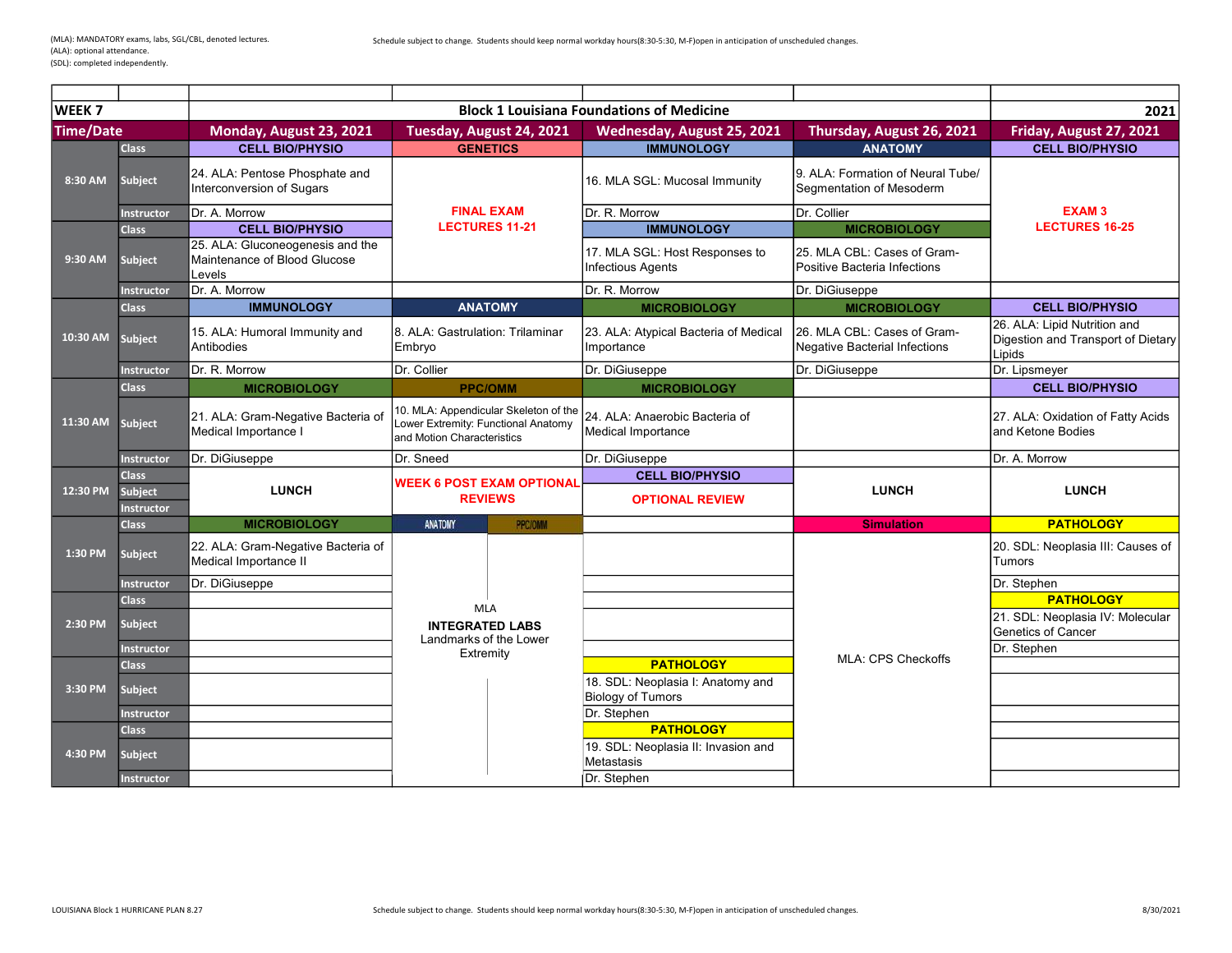2021 Time/Date Monday, August 30, 2021 Tuesday, August 31, 2021 Wednesday, September 1, 2021 Thursday, September 2, 2021 Friday, September 3, 2021<br>Class CELL BIO/PHYSIO CONTRIBUTER CELL BIO/PHYSIO CELL BIO/PHYSIO MICROBIOLOGY M Class CELL BIO/PHYSIO CELL BIO/PHYSIO CELL BIO/PHYSIO CELL BIO/PHYSIO NICROBIOLOGY CHANNELOGY IMMUNOLOGY Subject 28. VCOM TV SDL: Synthesis of Fatty Acids 31.ALA: Cholesterol Absorption, Synthesis, Metabolism and Fate 29. MLA CBL: Approaches to the Acquisition and Diagnosis of Bacterial Infections I Instructor Dr. A. Morrow Dr. A. Morrow Dr. A. Morrow Dr. A. Morrow Dr. D. DiGiuseppe<br>Class CELL BIO/PHYSIO DR. DIGiuseppe Dr. DiGiuseppe Dr. DiGiuseppe Dr. DiGiuseppe Dr. DiGiuseppe Dr. DiGiusepp **CELL BIO/PHYSIO** CELL BIO/PHYSIO **CELL BIO/PHYSIO** CELL BIO/PHYSIO **CELL BIO/PHYSIO** Subject 29. SDL: Synthesis of Triacylglycerols and<br>Major Membrane Lipids 29. SDL: Synthesis of Triacylglycerols and the Acquisition and the Acquisition of the Acquisition (32. ALA: Blood Lipoproteins and Diagnosis of Bacterial Infections II and Diagnosis of Bacterial Infections II and Diagnosis Instructor Dr. A. Morrow Dr. DiGiuseppe **Dr. A. Morrow Dr. A. Morrow** Dr. DiGiuseppe Class IMMUNOLOGY CELL BIO/PHYSIO MICROBIOLOGY CELL BIO/PHYSIO ANATOMY Subject 18. SDL: Principles of Vaccination 30. ALA: Eicosanoid Metabolism 27. MLA CBL: Cases of Atypical and |27. MLA CBL: Cases of Atypical and **2008** | 33. ALA: Metabolism of Ethanol **| 10. ALA: The Joints**<br>| Anaerobic Bacterial Infections Instructor Dr. R. Morrow Dr. A. Morrow Dr. A. Morrow Dr. A. Morrow Dr. DiGiuseppe Dr. DiGiuseppe Dr. A. Morrow Dr. Zarenko Class IMMUNOLOGY PRC/OMM MICROBIOLOGY CELL BIO/PHYSIO ANATOMY Subject 19. SDL: Immune Assays 11.MLA: Fryette's Mechanics and Treatment Models 28: MLA CBL: Comprehensive Cases of Bacterial Infections 34. ALA: Protein Nutrition, Digestion and Amino Acid Absorption 11. ALA: The Early Embryo: From Embryonic Disc to Three Dimensional Embryo Instructor Dr. R. Morrow **Dr. Collier** Dr. Sneed **Dr. DiGiuseppe Dr. DiGiuseppe** Dr. Lipsmeyer **Dr. Collier** Dr. Collier Class IMMUNOLOGY CELL BIO/PHYSIO 12:30 PM Subject Instructor **Class** Simulation Class Simulation **PATHOLOGY Simulation Simulation ANATOMY** Subject 2. ALA: Embryology of Bone (12. ALA: Embryology of Bone (12. ALA: Embryology of Bone (12. ALA: Embryology of Bone (12. ALA: Embryology of Bone (12. ALA: Embryology of Bone (12. ALA: Embryology of Bone (12. ALA: Emb Instructor **Instructor** and Dr. Collier **Instructor Dr. Collier Dr. Collier** Class Subject nstructor Class 3:30 PM Subject Instructor Class Subject EXAM 2 LECTURES 11-19 OPTIONAL REVIEW LUNCH OPTIONAL REVIEW 1:30 PM MLA: CIS MLA: CPS Checkoffs LUNCH WEEK 7 POST EXAM OPTIONAL REVIEWS 2:30 PM 4:30 PM FINAL EXAM LECTURES 11-21 11:30 AM WEEK 8 Block 1 Louisiana Foundations of Medicine 8:30 AM 9:30 AM 10:30 AM

structor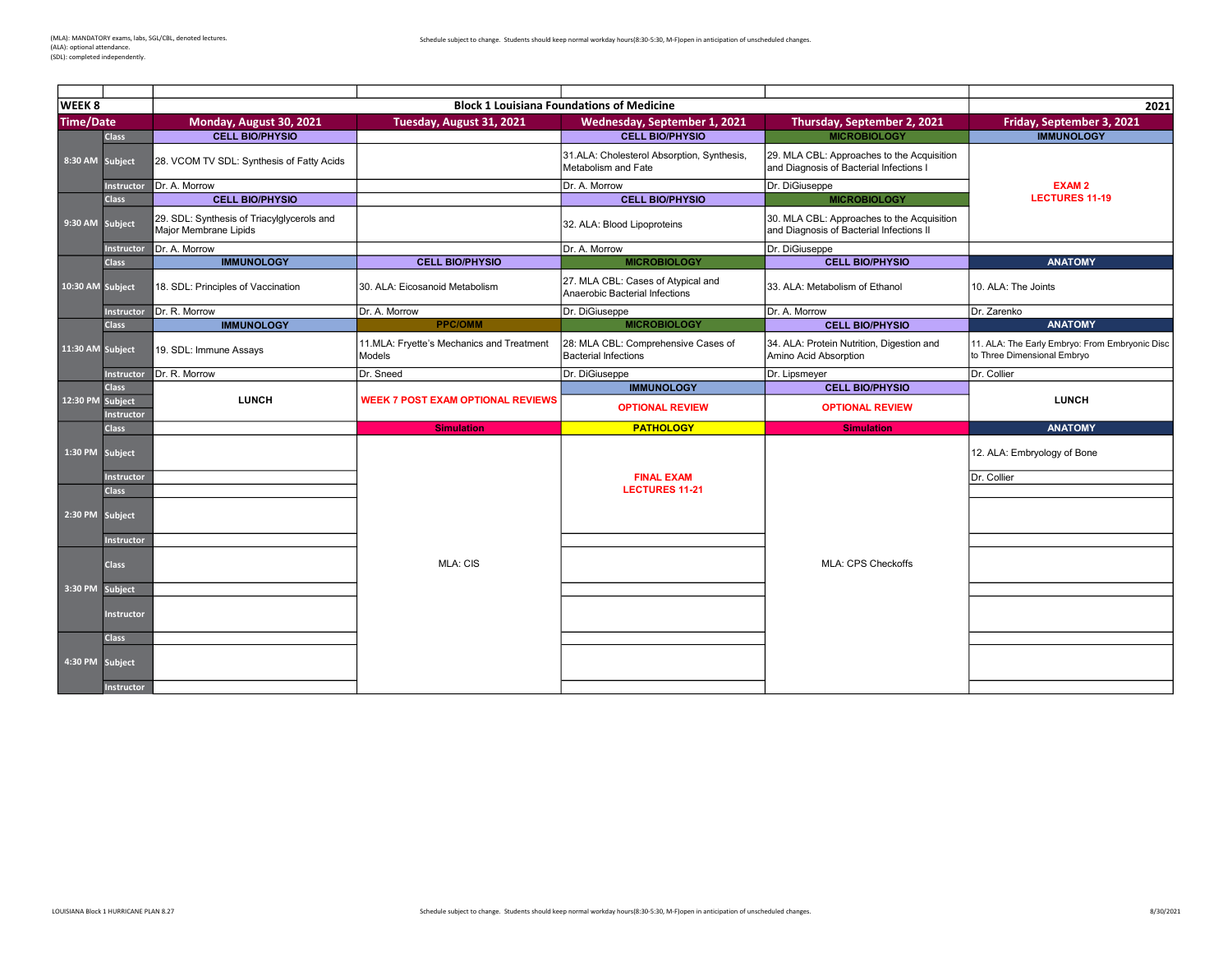÷

| WEEK <sub>9</sub> | <b>Block 1 Louisiana Foundations of Medicine</b>                         |                           |                                                            |                                                      |                                                                     | 2021                                                           |
|-------------------|--------------------------------------------------------------------------|---------------------------|------------------------------------------------------------|------------------------------------------------------|---------------------------------------------------------------------|----------------------------------------------------------------|
| <b>Time/Date</b>  |                                                                          | Monday, September 6, 2021 | Tuesday, September 7, 2021                                 | Wednesday, September 8, 2021                         | Thursday, September 9, 2021                                         | Friday, September 10, 2021                                     |
|                   | <b>Class</b>                                                             |                           |                                                            |                                                      |                                                                     | <b>ANATOMY</b>                                                 |
| 8:30 AM           | Subject                                                                  |                           | <b>CELL BIO/PHYSIO</b>                                     | <b>MICROBIOLOGY</b><br>31. MLA Lab 3: Bacterial Lab  |                                                                     |                                                                |
|                   | <b>Instructor</b>                                                        |                           | <b>EXAM4</b>                                               | Dr. DiGiuseppe                                       |                                                                     | <b>FINAL EXAM</b>                                              |
|                   | <b>Class</b>                                                             |                           | <b>LECTURES 26-34</b>                                      | <b>MICROBIOLOGY</b>                                  |                                                                     | <b>LECTURES 7-12</b>                                           |
| 9:30 AM           | Subject                                                                  |                           |                                                            | 32. MLA Lab 4: Bacterial Lab                         |                                                                     |                                                                |
|                   | <b>Instructor</b>                                                        |                           |                                                            | Dr. DiGiuseppe                                       |                                                                     |                                                                |
|                   | <b>Class</b>                                                             |                           |                                                            | <b>CELL BIO/PHYSIO</b>                               | <b>CELL BIO/PHYSIO</b>                                              | <b>CELL BIO/PHYSIO</b>                                         |
| 10:30 AM Subject  |                                                                          |                           |                                                            | 35. ALA: The Urea Cycle                              | 37. ALA: Special Products Derived from Amino<br>Acids               | 39. ALA: Purine and Pyrimidine Metabolism                      |
|                   | <b>Instructor</b>                                                        |                           |                                                            | Dr. A. Morrow                                        | Dr. A. Morrow                                                       | Dr. A. Morrow                                                  |
|                   | <b>Class</b>                                                             |                           | <b>PPC/OMM</b>                                             | <b>CELL BIO/PHYSIO</b>                               | <b>CELL BIO/PHYSIO</b>                                              | <b>CELL BIO/PHYSIO</b>                                         |
| 11:30 AM Subject  |                                                                          |                           | 12. MLA: Postural Screening, Autonomics and<br><b>TART</b> | 36. ALA: Synthesis and Degradation of Amino<br>Acids | 38. ALA: Tetrahydrofolate, Vitamin B12 and S-<br>Adenosylmethionine | 40. ALA: Metabolic Adaptations to Nutritional<br>Interventions |
|                   | <b>Instructor</b>                                                        |                           | Dr. S. Aldret                                              | Dr. A. Morrow                                        | Dr. A. Morrow                                                       | Dr. Lipsmeyer                                                  |
|                   | <b>Class</b>                                                             |                           |                                                            | <b>ANATOMY</b>                                       |                                                                     | <b>MICROBIOLOGY</b>                                            |
| 12:30 PM          | Subject<br><b>Instructor</b>                                             | <b>LABOR DAY</b>          | <b>WEEK 8 POST EXAM OPTIONAL REVIEWS</b>                   | <b>OPTIONAL REVIEW</b>                               | <b>LUNCH</b>                                                        | <b>OPTIONAL REVIEW</b>                                         |
|                   | <b>Class</b>                                                             |                           | <b>PPC/OMM</b>                                             | <b>Simulation</b>                                    |                                                                     | <b>ANATOMY</b>                                                 |
| 1:30 PM           | <b>Subject</b><br><b>Instructor</b>                                      |                           |                                                            |                                                      |                                                                     |                                                                |
| 2:30 PM           | <b>Class</b><br>Subject<br><b>Instructor</b>                             |                           |                                                            |                                                      |                                                                     |                                                                |
|                   | <b>Class</b>                                                             |                           | MLA LAB: Postural Screening, Autonomics                    | <b>MLA: CIS</b>                                      |                                                                     | <b>MLA: MOCK PRACTICAL</b>                                     |
| 3:30 PM           | <b>Subject</b>                                                           |                           | and TART                                                   |                                                      |                                                                     |                                                                |
| 4:30 PM           | <b>Instructor</b><br><b>Class</b><br><b>Subject</b><br><b>Instructor</b> |                           |                                                            |                                                      |                                                                     |                                                                |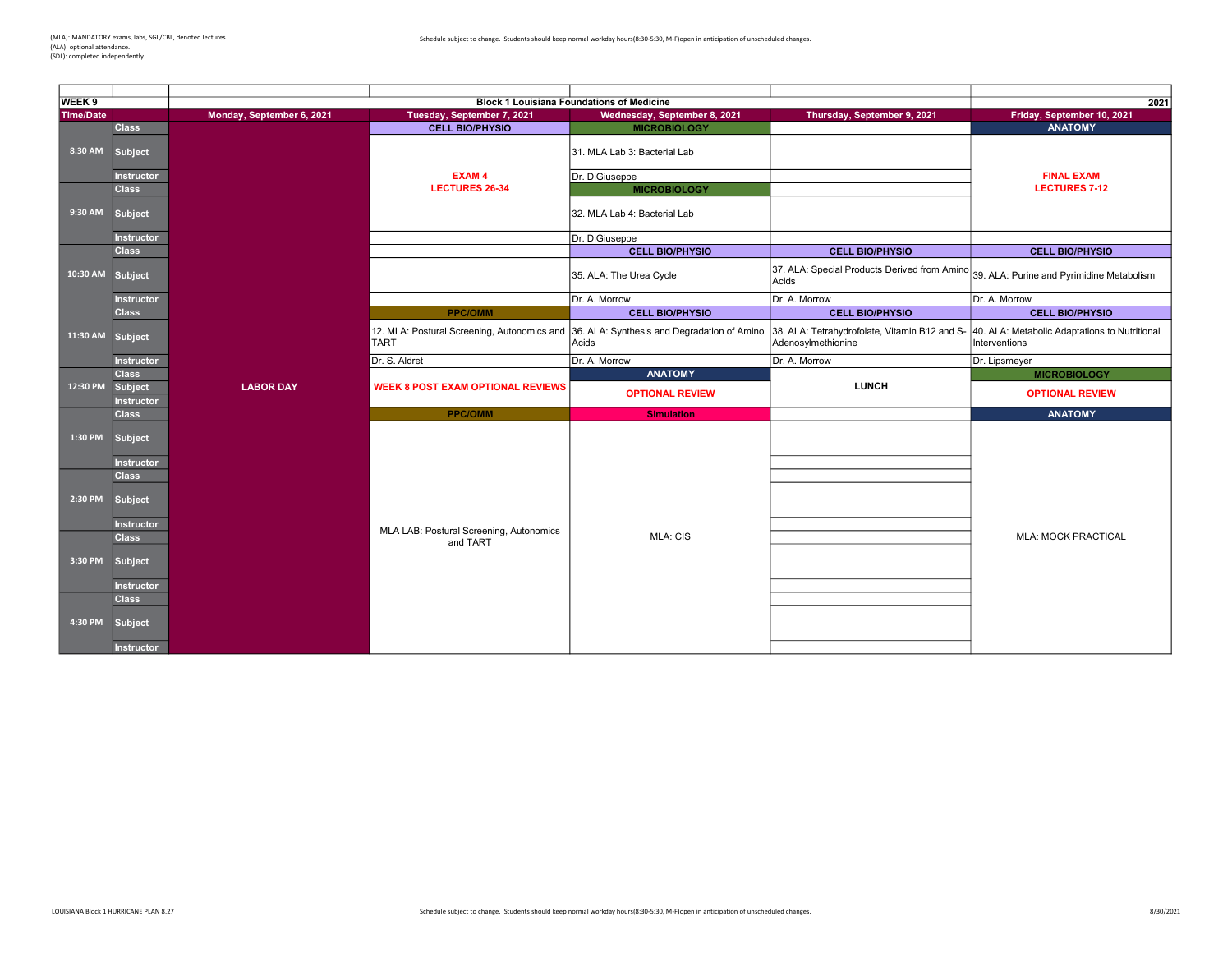| WEEK <sub>10</sub> |                              |                                                                              | 2021                                                |                                                                                   |                              |                                      |
|--------------------|------------------------------|------------------------------------------------------------------------------|-----------------------------------------------------|-----------------------------------------------------------------------------------|------------------------------|--------------------------------------|
| <b>Time/Date</b>   |                              | Monday, September 13, 2021                                                   | Tuesday, September 14, 2021                         | <b>Block 1 Louisiana Foundations of Medicine</b><br>Wednesday, September 15, 2021 | Thursday, September 16, 2021 | Friday, September 17, 2021           |
|                    | <b>Class</b>                 | <b>IMMUNOLOGY</b>                                                            | <b>MICROBIOLOGY</b>                                 |                                                                                   | <b>Simulation</b>            | <b>CELL BIO/PHYSIO</b>               |
| 8:30 AM            | <b>Subject</b>               | 20. ALA: Mechanisms of Tolerance                                             |                                                     |                                                                                   |                              |                                      |
|                    | <b>Instructor</b>            | Dr. R. Morrow                                                                | <b>FINAL EXAM</b>                                   |                                                                                   |                              | <b>FINAL EXAM</b>                    |
|                    | <b>Class</b>                 | <b>IMMUNOLOGY</b>                                                            | <b>LECTURES 20-32</b>                               |                                                                                   |                              | <b>LECTURES 35-42</b>                |
| 9:30 AM            | <b>Subject</b>               | 21. ALA: Autoimmune Disease                                                  |                                                     |                                                                                   |                              |                                      |
|                    |                              | Instructor Dr. R. Morrow                                                     |                                                     |                                                                                   |                              |                                      |
|                    | <b>Class</b>                 | <b>CELL BIO/PHYSIO</b>                                                       |                                                     | <b>ANATOMY</b>                                                                    |                              | <b>IMMUNOLOGY</b>                    |
| 10:30 AM           | <b>Subject</b>               | 41. ALA: Nutritional Support for Maximizing<br><b>Health and Performance</b> |                                                     |                                                                                   |                              | 25. ALA: Primary Immunodeficiencies  |
|                    | <b>Instructor</b>            | Dr. Lipsmeyer                                                                |                                                     |                                                                                   |                              | Dr. R. Morrow                        |
|                    | <b>Class</b>                 | <b>CELL BIO/PHYSIO</b>                                                       | <b>IMMUNOLOGY</b>                                   |                                                                                   |                              | <b>IMMUNOLOGY</b>                    |
| 11:30 AM           | <b>Subject</b>               | 42. ALA: Medical Nutrition Therapy (MNT) in<br>Practice                      | 22. MLA SGL: Type I Hypersensitivity                |                                                                                   |                              | 26. ALA: Acquired Immunodeficiencies |
|                    |                              | <b>Instructor</b> Dr. Lipsmeyer                                              | Dr. R. Morrow                                       |                                                                                   |                              | Dr. R. Morrow                        |
|                    | <b>Class</b>                 |                                                                              | <b>CELL BIO/PHYSIO</b>                              |                                                                                   |                              | <b>PPC/OMM</b>                       |
| 12:30 PM           | Subject<br><b>Instructor</b> | <b>LUNCH</b>                                                                 | <b>OPTIONAL REVIEW</b>                              |                                                                                   | <b>MLA: SP TESTING</b>       | <b>OPTIONAL REVIEW</b>               |
|                    | <b>Class</b>                 |                                                                              | <b>IMMUNOLOGY</b>                                   |                                                                                   |                              |                                      |
| 1:30 PM            | <b>Subject</b>               |                                                                              | 23. MLA SGL: Types II and III<br>Hypersensitivities | <b>PRACTICAL</b>                                                                  |                              |                                      |
|                    | <b>Instructor</b>            |                                                                              | Dr. R. Morrow                                       | <b>LABS 1-3</b>                                                                   |                              |                                      |
|                    | <b>Class</b>                 |                                                                              | <b>IMMUNOLOGY</b>                                   |                                                                                   |                              |                                      |
| 2:30 PM            | <b>Subject</b>               |                                                                              | 24. MLA SGL: Type IV Hypersensitivity               |                                                                                   |                              |                                      |
|                    | <b>Instructor</b>            |                                                                              | Dr. R. Morrow                                       |                                                                                   |                              |                                      |
|                    | <b>Class</b>                 |                                                                              |                                                     |                                                                                   |                              |                                      |
| 3:30 PM            | <b>Subject</b>               |                                                                              |                                                     |                                                                                   |                              |                                      |
|                    | Instructor                   |                                                                              |                                                     |                                                                                   |                              |                                      |
|                    | <b>Class</b>                 |                                                                              |                                                     |                                                                                   |                              |                                      |
| 4:30 PM            | <b>Subject</b>               |                                                                              |                                                     |                                                                                   |                              |                                      |
|                    | <b>Instructor</b>            |                                                                              |                                                     |                                                                                   |                              |                                      |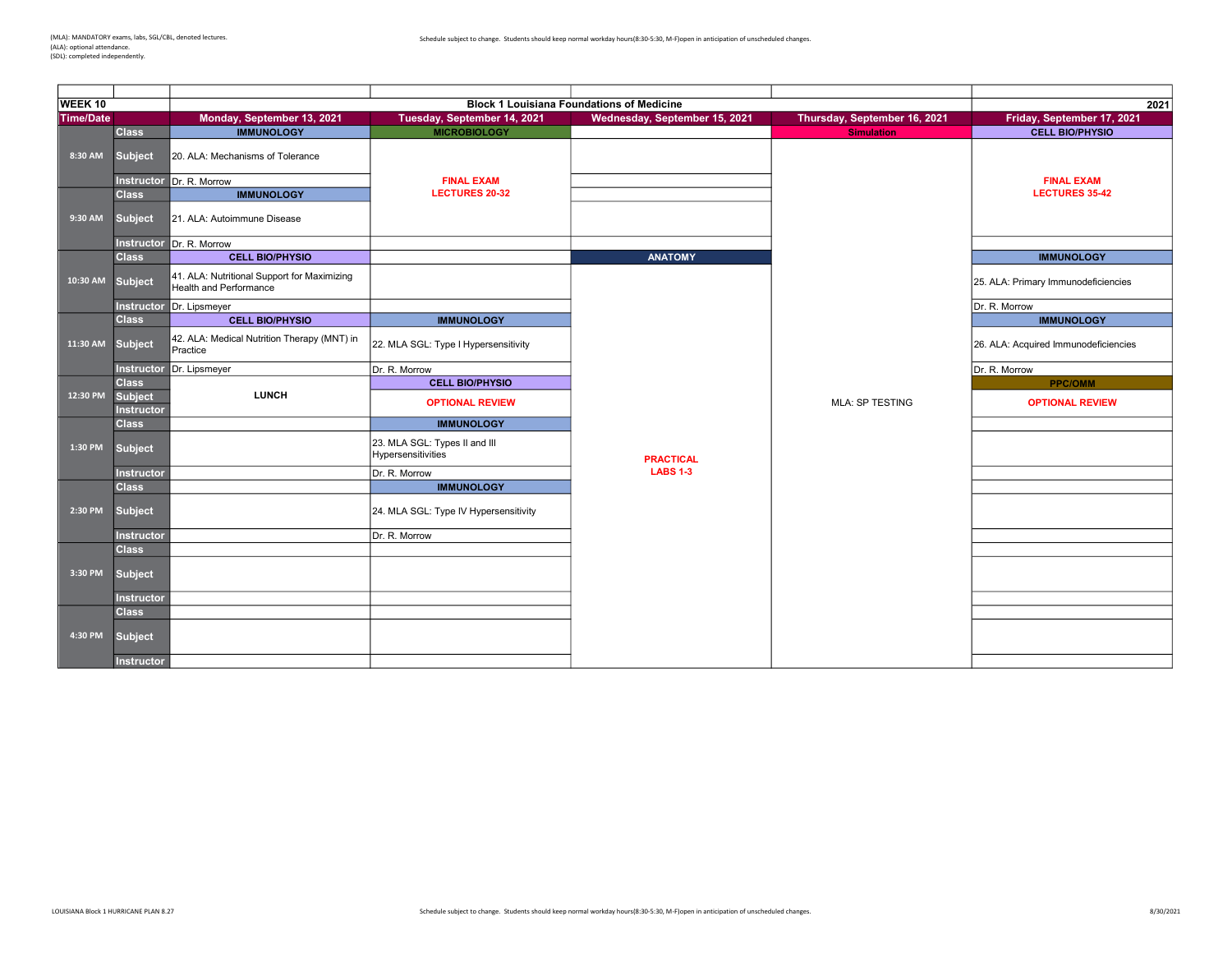| WEEK <sub>11</sub> |                              |                                                      | 2021                                      |                                                                                   |                              |                                  |
|--------------------|------------------------------|------------------------------------------------------|-------------------------------------------|-----------------------------------------------------------------------------------|------------------------------|----------------------------------|
| <b>Time/Date</b>   |                              | Monday, September 20, 2021                           | Tuesday, September 21, 2021               | <b>Block 1 Louisiana Foundations of Medicine</b><br>Wednesday, September 22, 2021 | Thursday, September 23, 2021 | Friday, September 24, 2021       |
|                    | <b>Class</b>                 | <b>IMMUNOLOGY</b>                                    | <b>PPC/OMM</b>                            |                                                                                   | <b>IMMUNOLOGY</b>            |                                  |
| 8:30 AM            | Subject                      | 27. MLA SGL: Blood Group Antigens and<br>Transfusion | <b>FINAL EXAM</b><br><b>LECTURES 9-12</b> |                                                                                   |                              |                                  |
|                    |                              | Instructor Dr. R. Morrow                             |                                           |                                                                                   | <b>FINAL EXAM</b>            | No travel until all final grades |
|                    | <b>Class</b>                 | <b>IMMUNOLOGY</b>                                    | <b>PPC/OMM</b>                            |                                                                                   | <b>LECTURES 20-29</b>        | have been released.              |
| 9:30 AM            | <b>Subject</b>               | 28. MLA SGL: Transplantation                         |                                           |                                                                                   |                              |                                  |
|                    |                              | Instructor Dr. R. Morrow                             |                                           |                                                                                   |                              |                                  |
|                    | <b>Class</b>                 | <b>IMMUNOLOGY</b>                                    |                                           |                                                                                   |                              |                                  |
| 10:30 AM           | <b>Subject</b>               | 29. ALA: Immunotherapy                               |                                           |                                                                                   |                              |                                  |
|                    |                              | Instructor Dr. R. Morrow                             |                                           |                                                                                   |                              |                                  |
|                    | <b>Class</b>                 |                                                      |                                           |                                                                                   |                              |                                  |
| 11:30 AM           | Subject                      |                                                      |                                           |                                                                                   |                              |                                  |
|                    | <b>Instructor</b>            |                                                      |                                           |                                                                                   |                              |                                  |
|                    | <b>Class</b>                 | <b>IMMUNOLOGY</b>                                    |                                           |                                                                                   |                              |                                  |
| 12:30 PM           | Subject<br><b>Instructor</b> | <b>OPTIONAL REVIEW</b>                               |                                           | <b>LUNCH</b>                                                                      | <b>LUNCH</b>                 | <b>LUNCH</b>                     |
|                    | <b>Class</b>                 |                                                      | <b>PRACTICAL</b><br>f <sub>0</sub>        |                                                                                   |                              |                                  |
| 1:30 PM            | Subject                      |                                                      | begin at 9:30                             |                                                                                   |                              |                                  |
|                    | Instructor                   |                                                      |                                           |                                                                                   |                              |                                  |
|                    | <b>Class</b>                 |                                                      |                                           |                                                                                   |                              | <b>PROMOTION BOARD</b>           |
| 2:30 PM            | <b>Subject</b>               |                                                      |                                           |                                                                                   |                              |                                  |
|                    | Instructor                   |                                                      |                                           |                                                                                   |                              |                                  |
|                    | <b>Class</b>                 |                                                      |                                           |                                                                                   |                              |                                  |
| 3:30 PM            | Subject                      |                                                      |                                           |                                                                                   |                              |                                  |
|                    | Instructor                   |                                                      |                                           |                                                                                   |                              |                                  |
|                    | <b>Class</b>                 |                                                      |                                           |                                                                                   |                              |                                  |
| 4:30 PM            | Subject                      |                                                      |                                           |                                                                                   |                              |                                  |
|                    | <b>Instructor</b>            |                                                      |                                           |                                                                                   |                              |                                  |